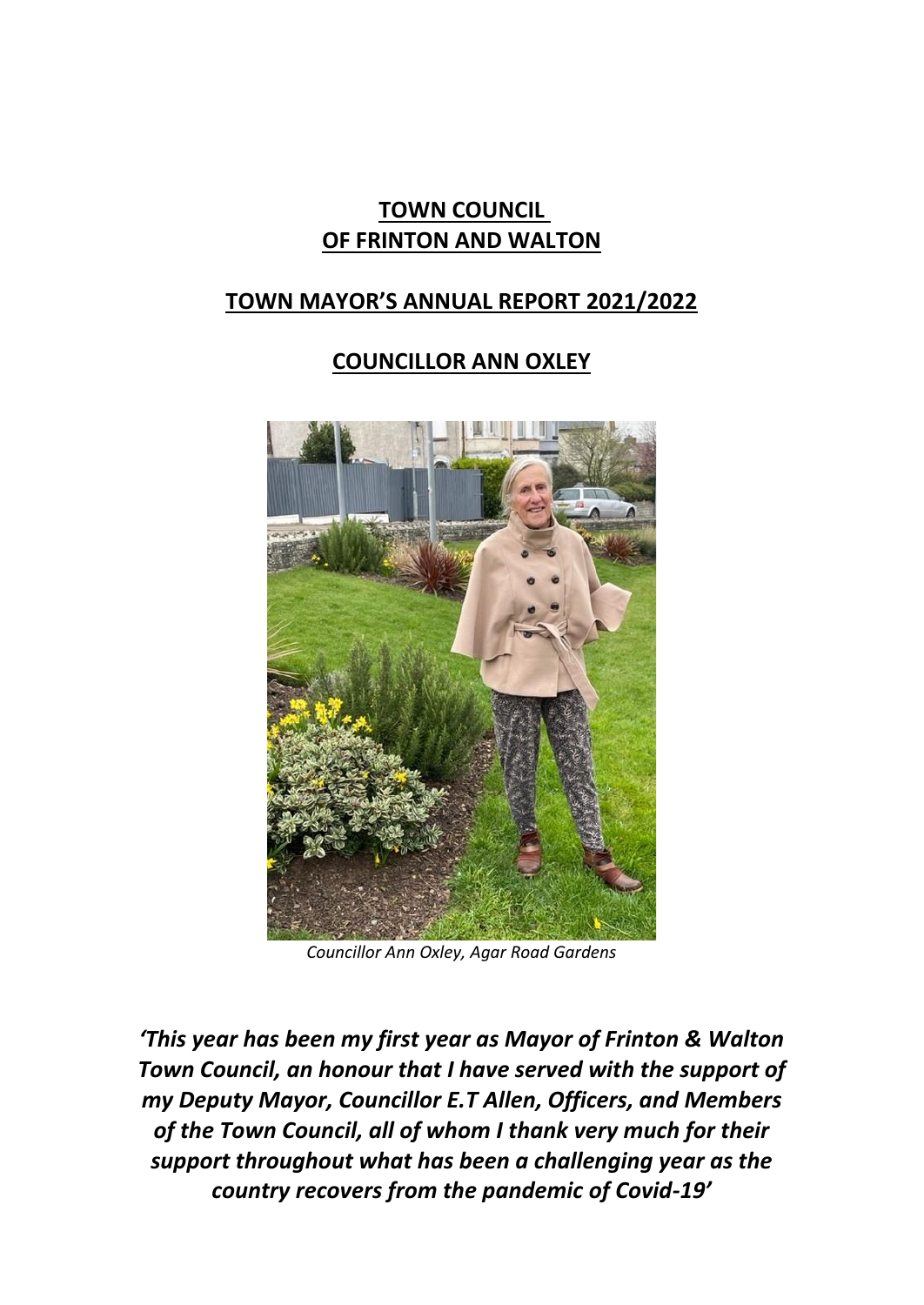As we continue to make steps towards the 'new normal' of living and working with Covid-19, the challenges presented in the previous year have thankfully eased somewhat, so the Town Council were able to revert to holding meetings face-to-face in the Chamber once again. Whilst the office has endured outbreaks of Covid-19 amongst staff, they have adapted well to continue supporting the Council during these challenging periods.

During my year of Mayor, the Council saw some considerable staffing changes with the departure of the Deputy Clerk after serving the Town Council for 25 years, the retirement of the Town Clerk, and the arrival of the new Town Clerk and Deputy Clerk. The Town Council employed three new staff to run the newly opened Post Office that is housed within the Council House building at the Triangle Shopping Centre.

Throughout the challenges of Covid-19, the Town Council has continued to provide services to its citizens. We kept open services such as toilets, playgrounds, Walton market, beach huts, gardens, and allotments, all of which you will find more about in the report of facilities and services below.

The initiative to take over the Post Office franchise from the closure of the newsagent on the Triangle Shopping Centre in May, has ensured continuity of essential services to residents in the area. If you haven't yet discovered our new Post Office, I very much encourage you to take advantage of its full-time opening hours and the ease of having the nearby car park to ensure a smooth visit. It's important that we keep this vital service going for the community.



*The newly opened Post Office housed within the Council House, Triangle Shopping Centre*

I, along with my husband Councillor David Oxley, have been very involved in the Agar Road Gardens at Walton on the Naze from its inception when we bought the land in February 2020 saving it from development, to how it looks today……a tranquil garden to sit in and take a break for a few moments and a welcome feast for the eyes to our visitors that arrive in Walton by train. The garden is the first thing visitors see when they arrive in the town. To mark HRH The Queen's Platinum Jubilee in the summer of this year, five newly planted trees will be dedicated and recorded under the Queen's Green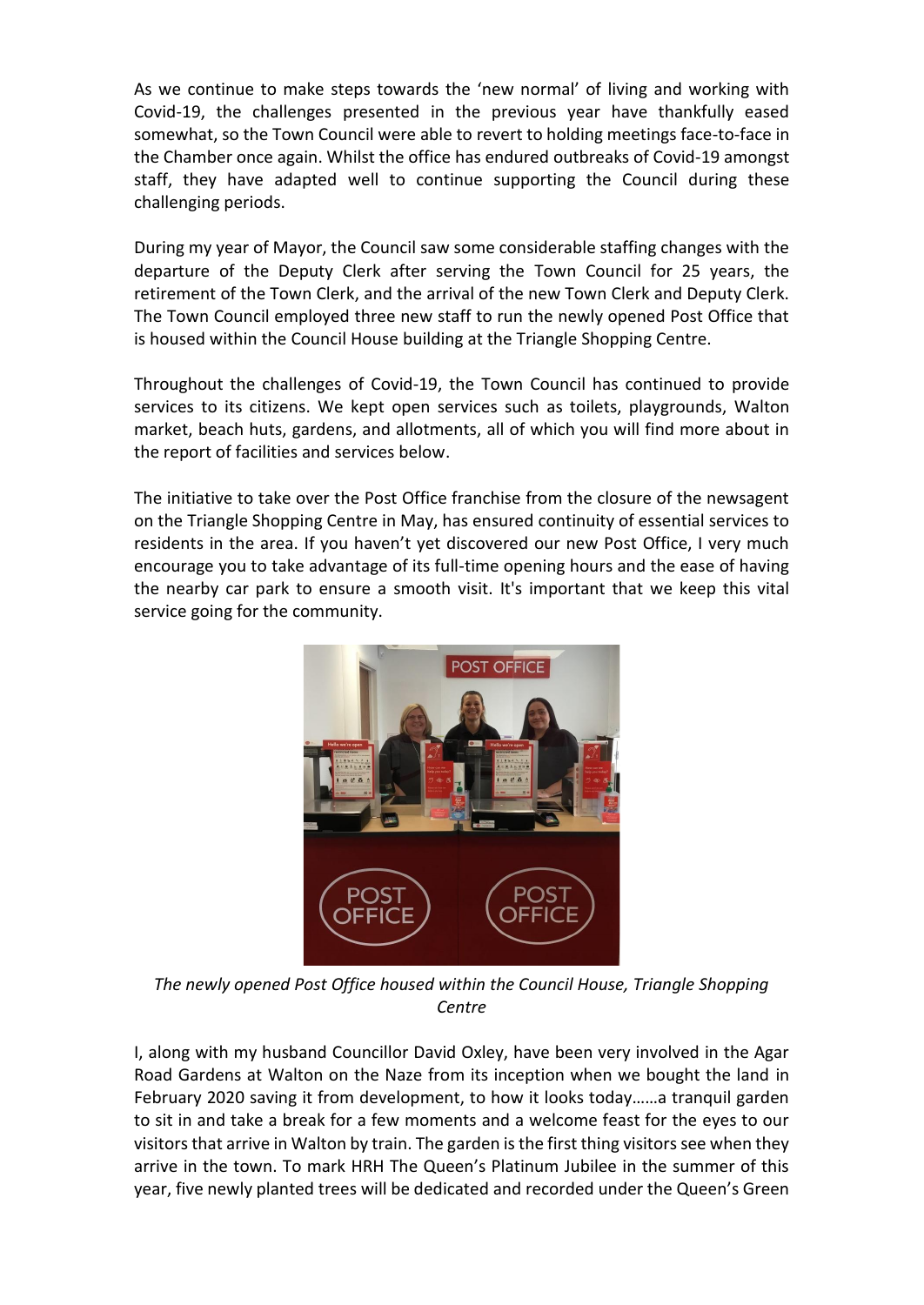Canopy, a countrywide initiative that sees organisations committing to do the same so our Majesty's reign can be remembered and enjoyed for many years to come.



*Councillor Ann Oxley and Councillor David Oxley, Agar Road Gardens*

In the autumn, I secured a donation of 400 trees from Essex Forestry Commission that we planted in Agar Road Garden, the allotment site at the end of Grove Avenue in Walton, and the site between the railway car park and Walton Road in Walton. I've also worked closely with Tendring District Council on various garden projects in the local area and whilst on the theme of gardening, I am in the process of taking over the running of Walton in Bloom.

I'm delighted to have been able to assist and sponsor the formation of a much-needed youth club for the young people in the area, led by the district-based Youth & Community Commissioner for Essex County Council, providing a safe place where youths can attend each week to enjoy various games, activities, and support from role models in the community who have committed their time to invest in this initiative. The youth club runs each Tuesday 5-6.30pm at the YCMA Hall in Portobello Road, Walton.

I also give my time to several other volunteer roles including volunteering at the NHS Covid Vaccination Centres, the Westcliff Theatre and Frinton Summer Theatre, dog walking for the Cinnamon Trust for pet owners who are unable to walk their pet due to age or disability and lastly, working with community groups to supply Christmas goods to local families in need.

Once again, I think all those who have supported me in the role of Mayor and entrusted this important and privileged role to me.

Ann Oxley **Town Mayor & Councillor for Walton**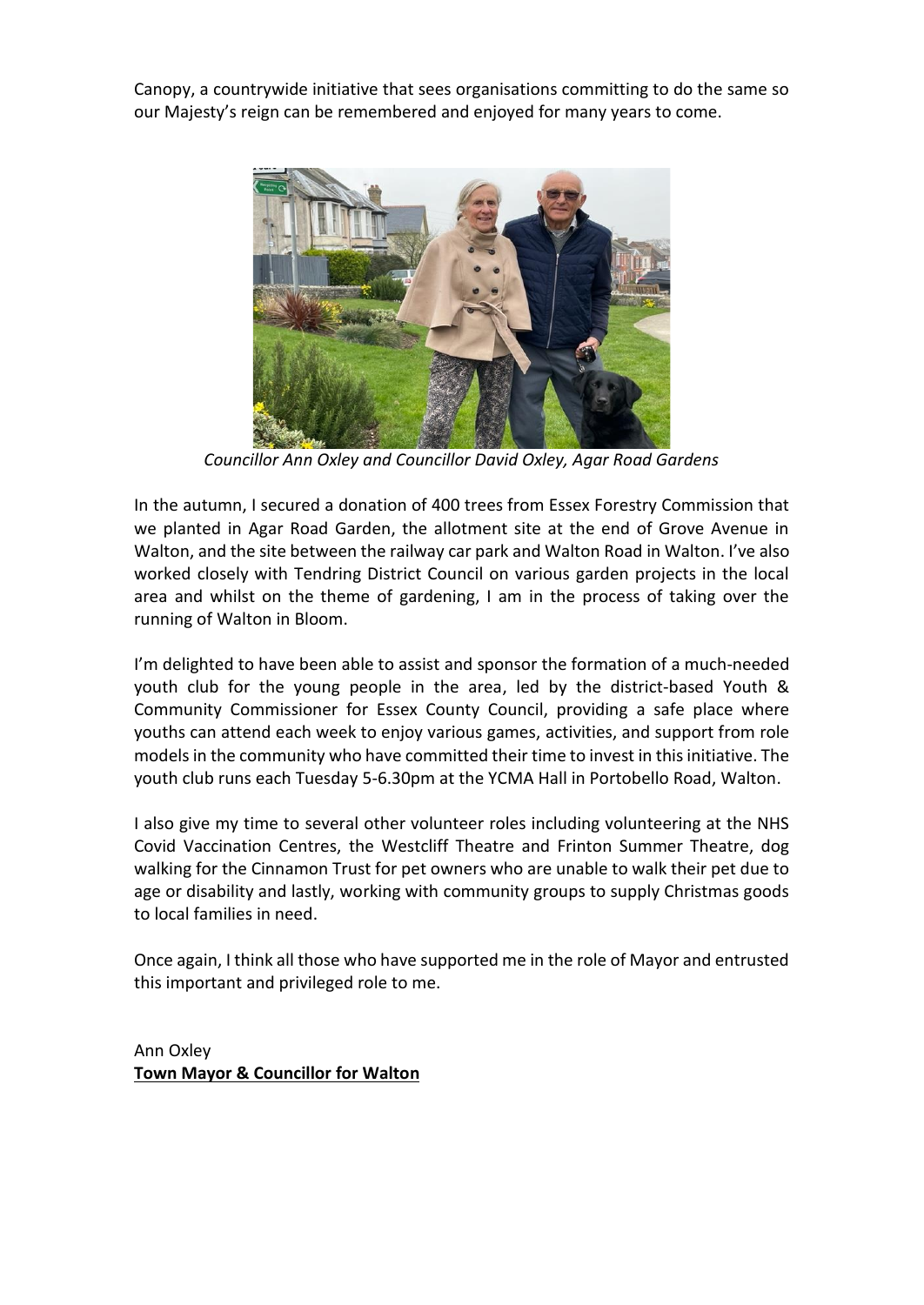### **Town Council Facilities and Services**

The Town Council has continued to provide and upkeep a variety of facilities and services for the local population.

## 1. **The Spinney**



The Town Council completed a significant project of renovation works to the Spinney, in April 2019. These works have greatly enhanced this valued natural amenity, located at one of the prime entrances to Frinton, adjacent to the train station. During the year this attractive garden has been well maintained and received many positive comments. This year there has been the planting of some new plants and some minor repair work required where items were damaged.

## **2. Agar Road Gardens Walton on the Naze**



A piece of land was purchased on 19th February 2020 opposite the train station at Walton-on-the-Naze at Church Road. This land has been transformed into an attractive garden similar to the Spinney. The works to landscape this area and plant new flowers and bushes have been largely undertaken by myself and Councillor David Oxley.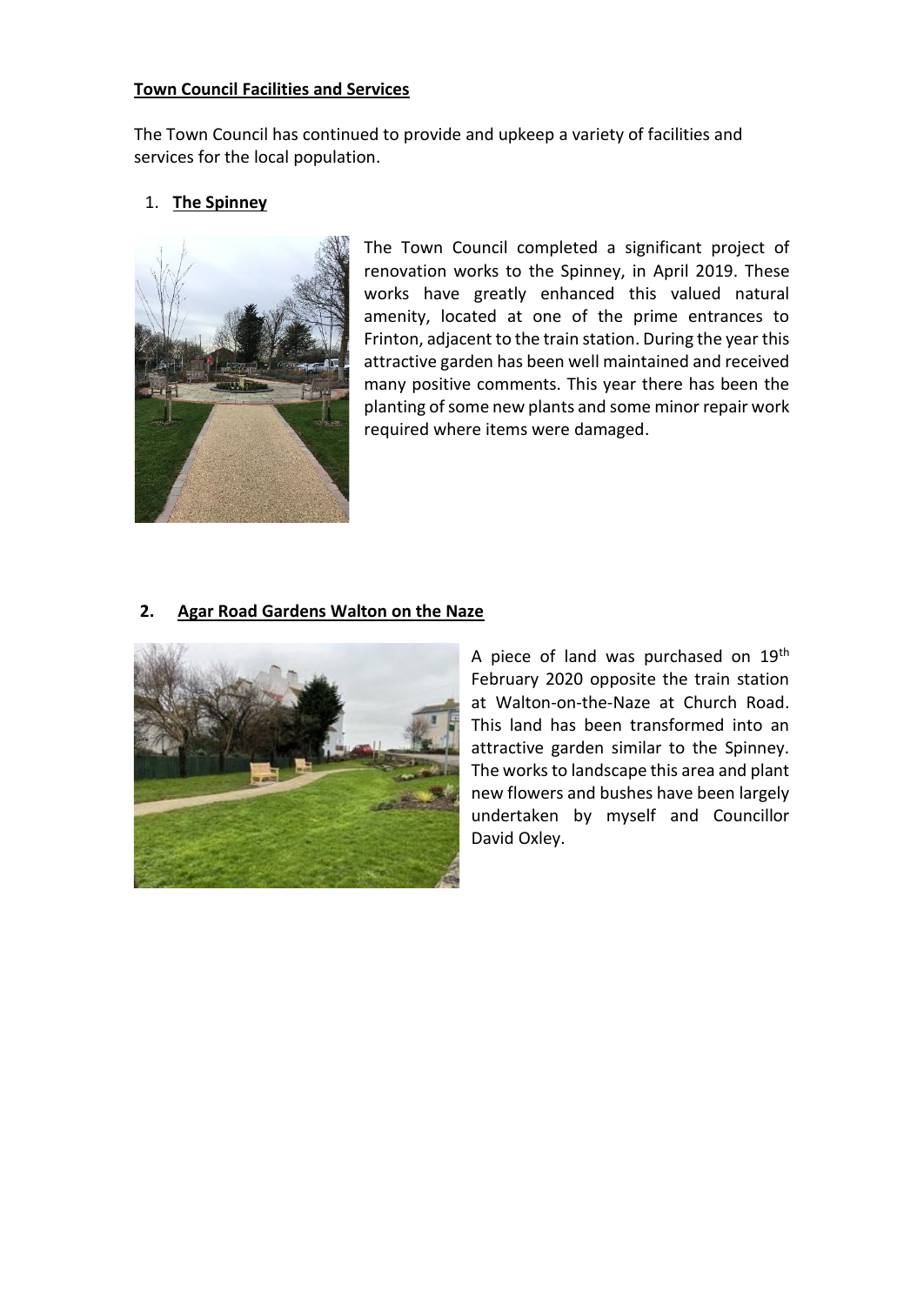### **3. Great Holland Playground**



A new playground was constructed at Great Holland and officially opened in February 2019. The playground continues to be well used by local children.

During this year there have been some minor repairs effected following the regular inspections by the Town Council's qualified playground inspector.





The Town Council took freehold ownership of the Council House building on  $11<sup>th</sup>$  June 2018. The building was refurbished between August and October 2019 with improvements made to the building, e.g. to ensure that access is in line with the requirements of disabled citizens. The newly refurbished Town Council Office was officially opened on 11<sup>th</sup> November 2019 and now houses the Post Office within its offices.

#### **5. Toilets for Frinton and Walton**



The Town Council did not support the closure by Tendring District Council of toilets in our town centres. Consequently, The Town Council acted and managed to rent the Old Way, Frinton toilet from Tendring District Council. This toilet was comprehensively refurbished as it had deteriorated considerably during the period that it had been shut. It re-opened to the public on  $26<sup>th</sup>$ March 2019. Over 100 people applied for the job of part-time toilet attendant. The two selected candidates have done a wonderful job of keeping this toilet facility in pristine condition during the year, even adding features such as creating a small garden with flowers at the front of the building.

As Tendring Council shut the toilets at Mill Lane, Walton-on-the-Naze, the Town Council has continued to explore alternatives for the provision of toilets at other nearby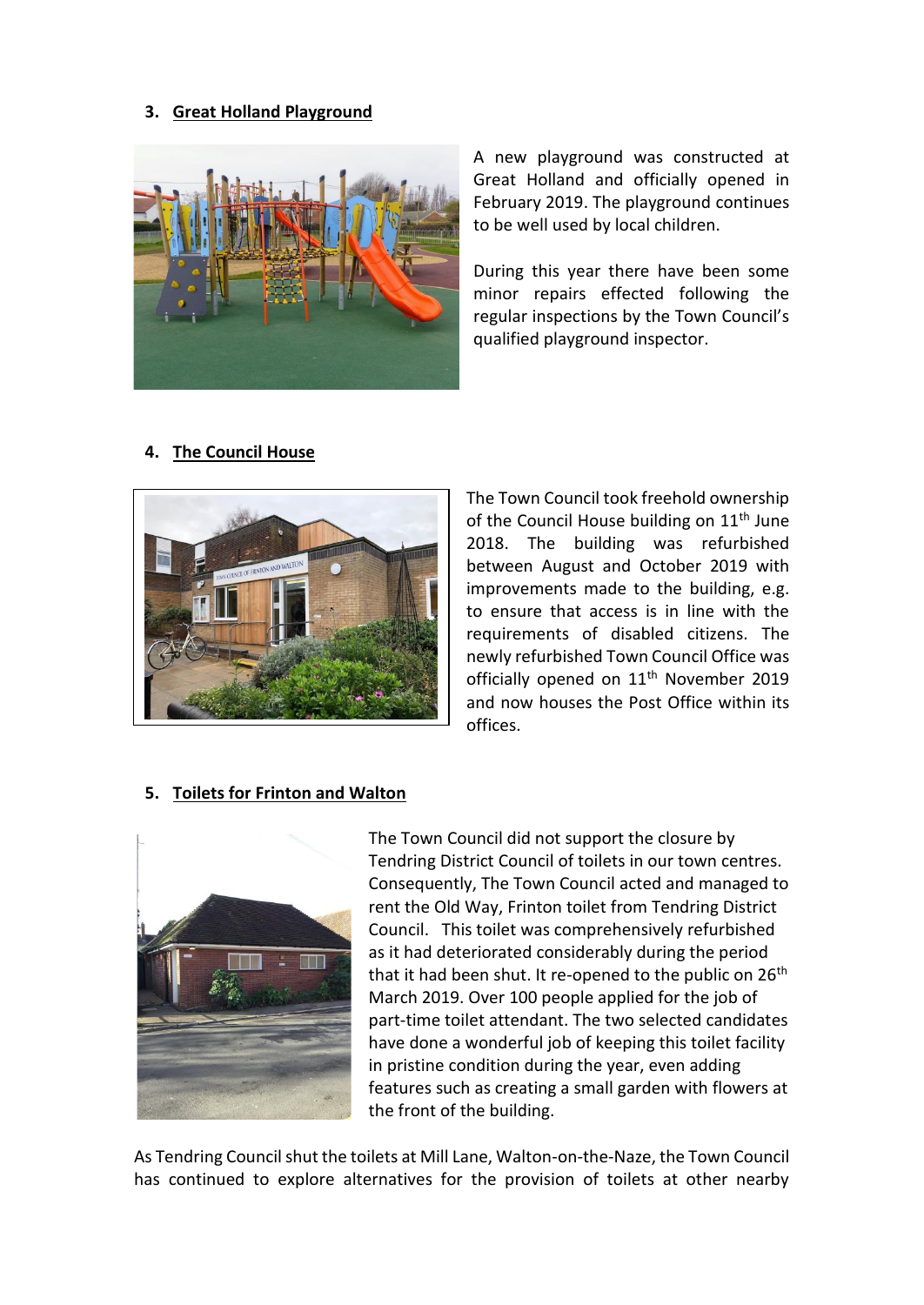locations. Unfortunately, no suitable premises have been identified yet but The Town Council continue to look for a suitable alternative.

# **6. Post Office**

The Triangle Shopping Centre Post Office closed in November 2020. In order to preserve this vital local facility, the Town Council applied to take on the responsibility of running the Post Office. Part of the Council House offices were transformed into a Post Office and opened in June 2021. The Post Office has full-time opening hours and is run by three members of experienced staff.

# **7. Crime and Disorder**

The Town Council has continued to work with our local police force in keeping crime and particularly anti-social behaviour to a minimum in our area. The funding of six PCSO's and the regular Crime and Disorder meetings with the Police, which are held at the Council House, are vital in this respect. The Town Council are convinced that in these days of Police service cuts, our local PCSO's are invaluable and so a new two-year PCSO contract starting on  $1<sup>st</sup>$  April 2021was agreed with the Police. We will continue to work with local Police to ensure that our area remains a safe, low crime area to live in and visit.

# **8. Bus and Seafront Shelters**



The Town Council continues to maintain eight seafront shelters. During the year all seafront shelters were regularly cleaned and where necessary repaired by local building contractors. These shelters continue to be blighted by petty vandalism but any damage incurred is repaired as soon as possible. The Mosquito security device installed in August 2018 in the Clock Tower beachfront shelter appears to have been

successful in reducing vandalism at this location.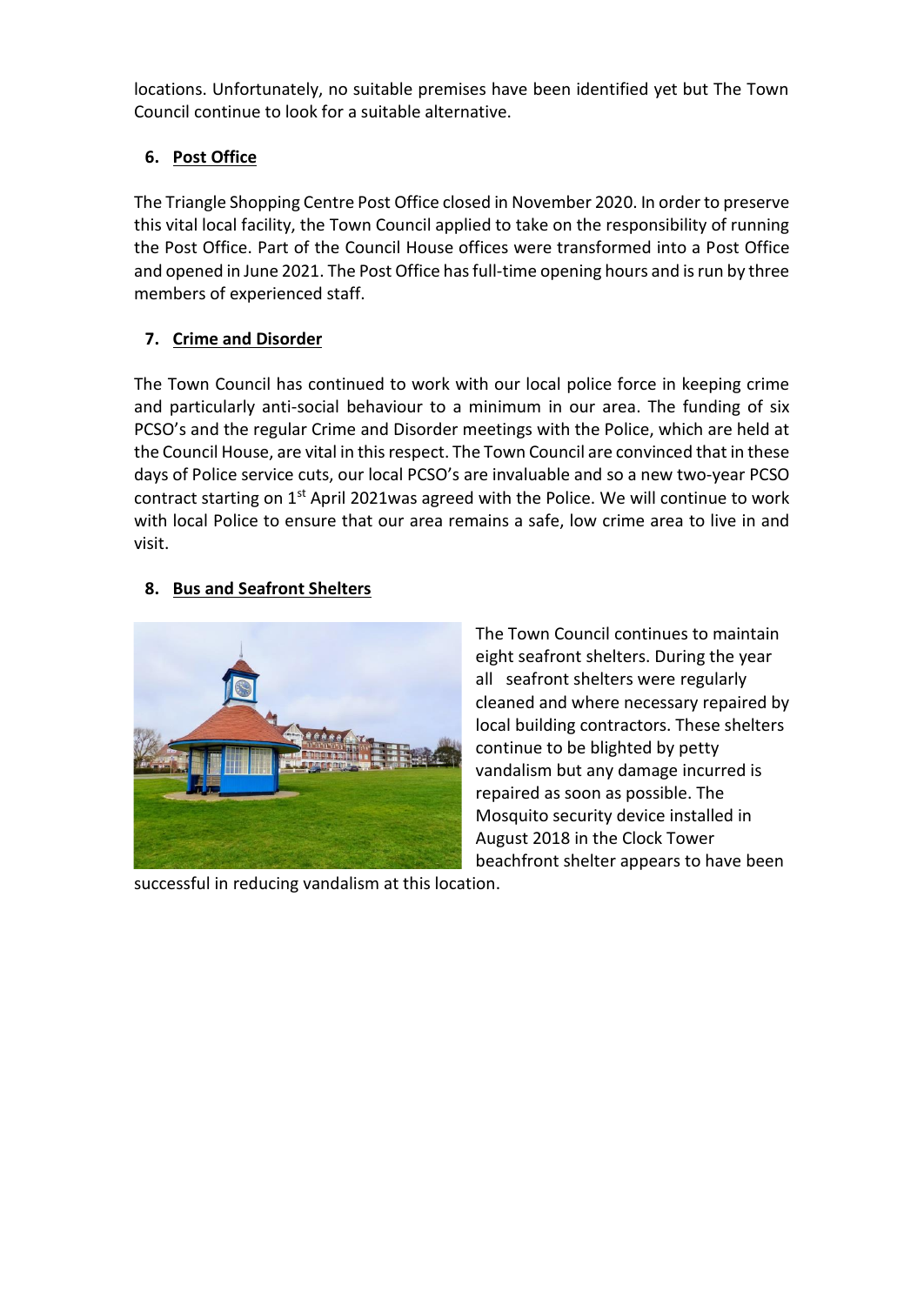### 9. **Beach Huts**



The Town Council's two beach huts in Frinton remain popular for the school holiday weeks, less so outside of those times. Hirers are always very complimentary on the location, condition and size of the huts.

#### 10. **The Columbine Centre**



As with all entertainment venues, the Columbine Centre has been no different in its sufferance from the restrictions of Covid-19. However, some income from an otherwise closed centre was generated in 2020/2021 from the hire of the building by the NHS who used the building as its vaccination centre for Covid-19 vaccinations.

As restrictions have eased over the year, most of our regular hirers have returned and reinstated their regular bookings plus we have started to attract some new bookings as people start to feel more confident in venturing out. It remains a difficult time as the nation eases out of the pandemic, but we are researching ways in which we can promote the centre further in order to attract new bookings.

We have worked with requests from hirers to supply and install a fully-automatic defibrillator for users of the centre which is now in place and available.